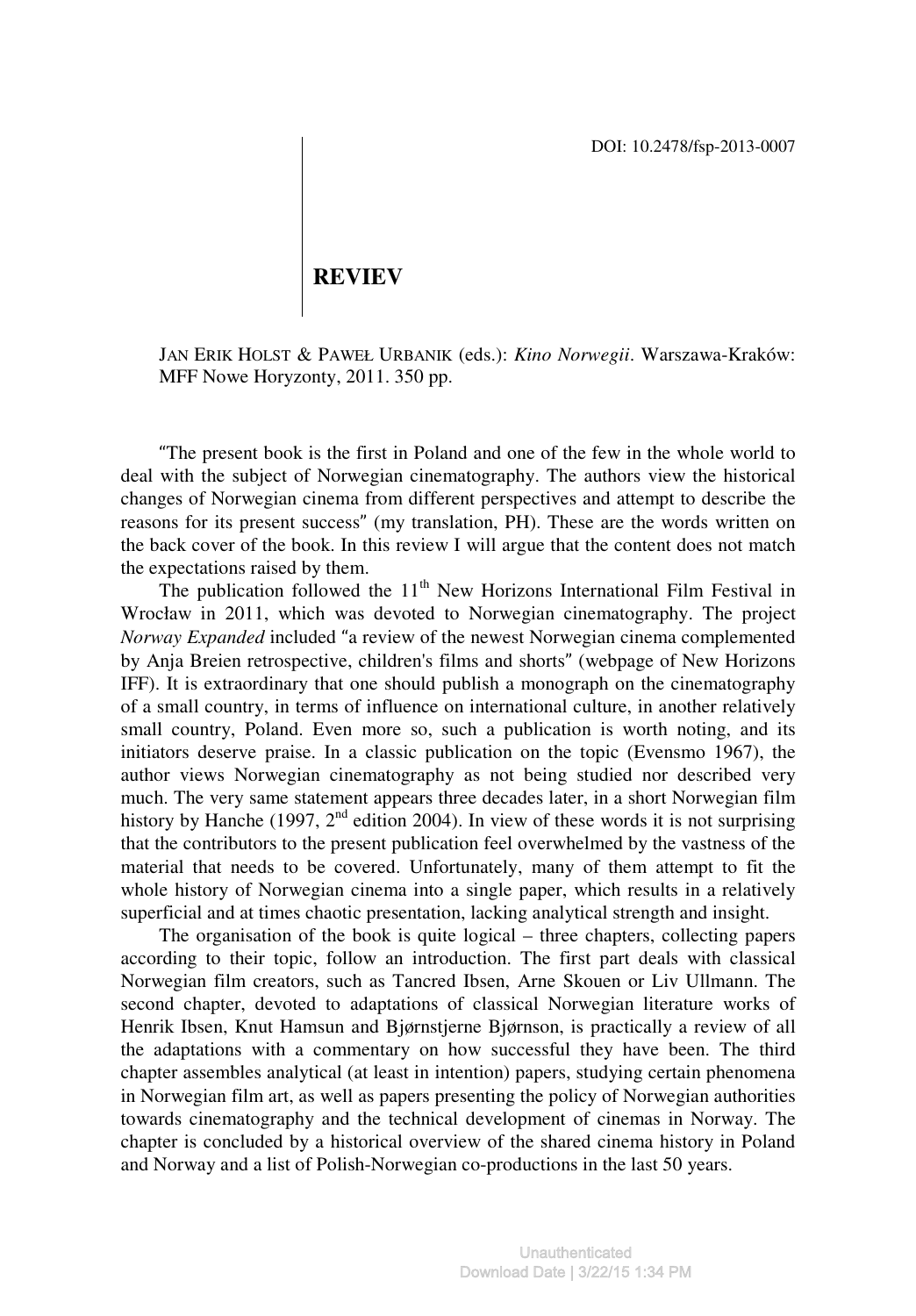The first two chapters list the facts: names, titles and dates, and comment shortly on them. Due to their topic, it is not surprising and even to a certain degree expected. What is however striking is a lack of truly analytical papers in the third chapter, which is devoted – as the reader could assume – to looking at the Norwegian cinema from different perspectives and attempting to grasp its main features and peculiarities (if there are any). Instead, the vast majority of contributions follow the same path as the papers from the first two chapters – presenting a list of films taking up a certain topic (e.g. the role of nature), without giving an in-depth analysis of the phenomenon in question. Furthermore, some papers attempt to describe so many film productions, that in the end it is impossible to guess what the main topic is. That is the case with Per Heddal's contribution (pp.165-214), entitled "Young and fearless", which ranges from the latest productions to Thor Heyerdahl's *Kon-Tiki* from 1950, and is in fact a short history of Norwegian cinema, in addition not especially critical nor objective. It is thus rather disconcerting that the paper ends rather abruptly, with a sentence referring to one of the latest films that became popular in Norway: "*Max Manus*, more than any other film convinced the audience that Norwegian cinema can be interesting" (p. 214, my translation, PH). It can be said of many of the papers in the publication at hand that they do not leave the reader with any general conclusion to ponder upon, thus magnifying the impression of being a list of film productions with a short commentary. In truth, the only contribution that attempts to answer the question of the characteristics of the modern Norwegian cinema in both form and content is Paweł Ubranik's paper (pp. 267-77). The author states several features that may be considered typical of Norwegian cinema, such as a non-linear and fragmentary plot, consisting of seemingly unconnected scenes, and the main character being an outsider, not fitting well into the society or reality. It is here interesting to note that this is one of two papers written by Polish authors. One can therefore put forward a cautious claim that the publication would profit from allowing for a stronger outside voice.

In addition, a critical reader will often come across statements that immediately attract his or her attention, and these are unjustified praise given to the described film productions. One example may be a part of the final sentence of Jan Erik Holst's paper on nature and landscape as dramatic means, referring to "two remarkable Norwegian films, *Nord* and *Fjellet*" (p. 144). Why those productions are to be considered remarkable, the reader will have to find out on his own, as the author fails to justify his opinion.

The concluding papers, dealing with the organisation of the Norwegian cinematographic network and the system of subsidies, present a useful insight for various participants of the film world, such as film producers or directors. Their impact on the development of the Polish film industry is rather difficult to judge at the moment, but at least they may be used as a reference.

To sum up, the publication at hand is the first of that kind on the Polish market. Despite the flaws discussed here, it constitutes a very useful tool for all interested in Norwegian cinema. It covers – even though somewhat chaotic – a vast deal of film material and is a good starting point to more detailed studies.